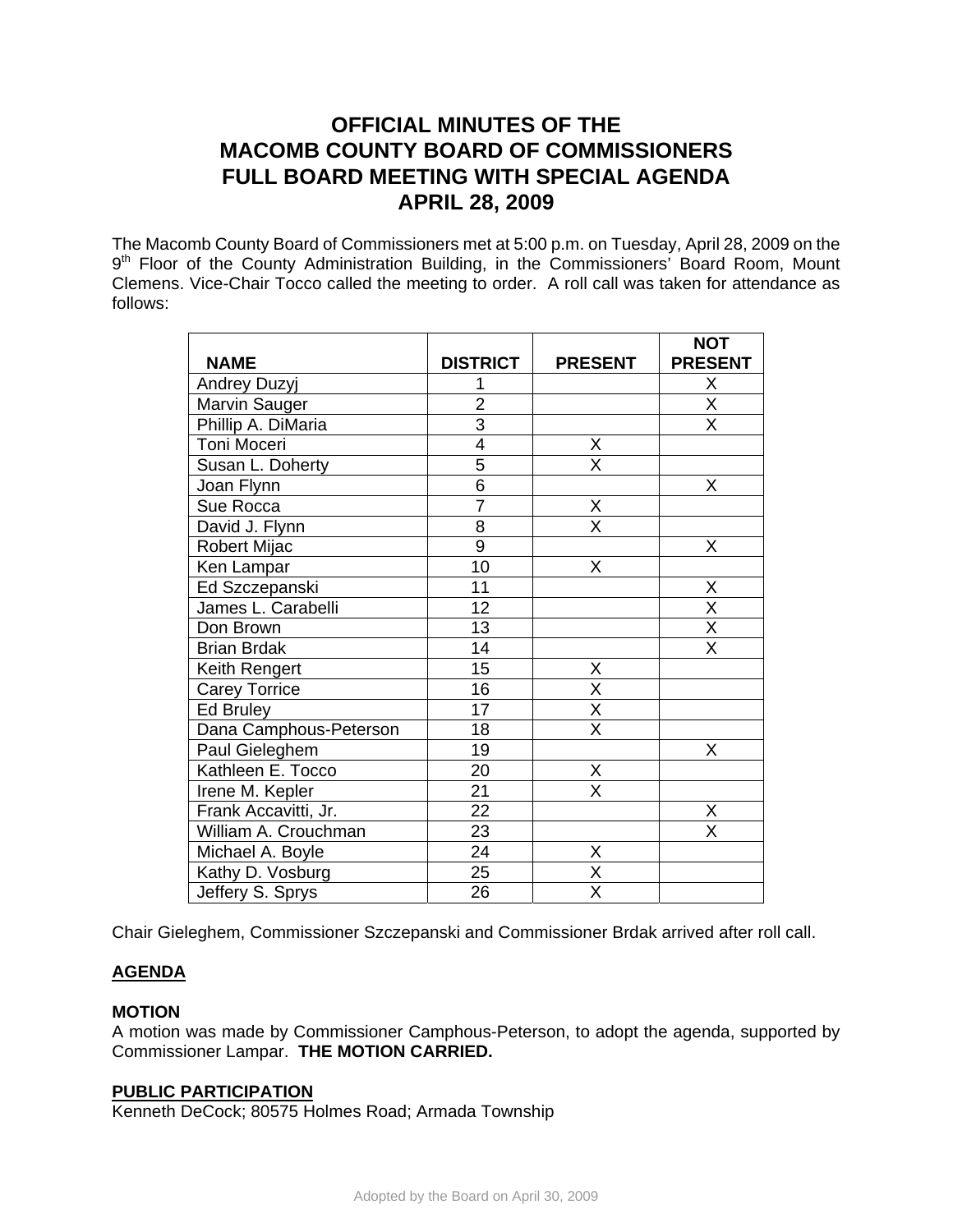# **INTERVIEWS OF CANDIDATES FOR BOARDS & COMMISSIONS APPOINTMENTS**

Appointments made by Vote of the Board:

a) **Road Commission**: *1 vacancy for unexpired term starting upon appointment through December 31, 2012*  Appointment: Timothy Kniga Appointment: Leonard T. Knoblock Appointment: Michael R. Landsiedel (not present) Appointment: Kenneth McCarthy Appointment: Lawrence J. Moloney Appointment: Robert M. Sawicki

# Appointment by Chairman with Concurrence of Board:

### a) **Solid Waste Planning Committee**:

14 vacancies for 2 year terms starting May 1, 2009 through April 30, 2009 9 applications received; 5 vacancies remain

Solid Waste Industry Representative

- Appointment: Patrick G. Greve, Waste Management (not present)
- Reappointment: Edwin T. Hoover, Rizzo Services
- Reappointment: Sanford Rosen, Great Lakes Recycling (not present) 1 vacant position remains

### Environmental Interest Group

- Reappointment: Terry Gibb (not present)
- 1 vacant position remains

# County Government Representative

• Appointment: Commissioner Brian Brdak (not present)

### City Government Representative

1 vacant position exists

### Township Government Representative

• Appointment: Ron Trombly, Lenox Township (not present)

# Regional Solid Waste Agency

1 vacant position exits

**Industrial Waste Generator Representative** 1 vacant position exists

# General Public, residing in Macomb County

- Appointment: Shelly Bania
- Appointment: Denise Mentzer
- Appointment: Ted Wahby (not present)

# b) **Economic Development Corporation**:

1 vacancy to fulfill unexpired term-upon ending July 31, 2013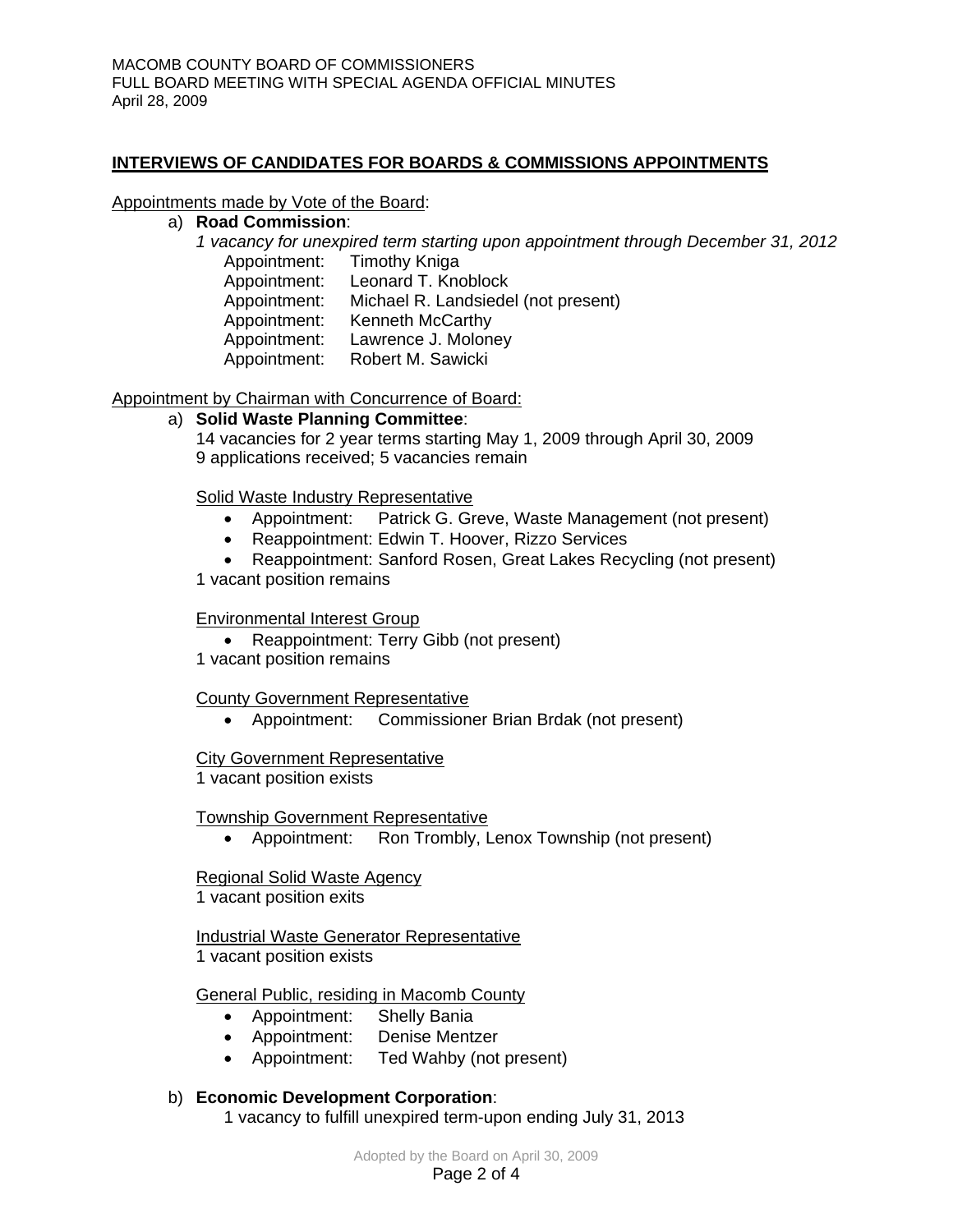MACOMB COUNTY BOARD OF COMMISSIONERS FULL BOARD MEETING WITH SPECIAL AGENDA OFFICIAL MINUTES April 28, 2009

Appointment: Bartosz Kmiec (not present)

### c) **Jury Commission**:

*1 vacancy for 6 year term upon starting May 01, 2009 through April 30, 2015*  Reappointment: Jeanne Peddy

### d) **Water Quality Board**:

*1 vacancy for 3 year term upon appointment to December 31, 2011* 

Agricultural Community Representative Appointment: Arianna Welsh

Commissioner Brdak arrived and Vice-Chair Tocco allowed him to speak in behalf of the County Government Representative appointment.

### **NEW BUSINESS**

None

### **PUBLIC PARTICIPATION**

**None** 

### **ROLL CALL**

|                        |                 |                         | <b>NOT</b>              |
|------------------------|-----------------|-------------------------|-------------------------|
| <b>NAME</b>            | <b>DISTRICT</b> | <b>PRESENT</b>          | <b>PRESENT</b>          |
| Andrey Duzyj           |                 |                         | Χ                       |
| Marvin Sauger          | $\overline{2}$  |                         | $\overline{\mathsf{x}}$ |
| Phillip A. DiMaria     | $\overline{3}$  |                         | $\overline{\mathsf{x}}$ |
| <b>Toni Moceri</b>     | $\overline{4}$  |                         | $\overline{\mathsf{x}}$ |
| Susan L. Doherty       | 5               | Χ                       |                         |
| Joan Flynn             | $\overline{6}$  |                         | X                       |
| Sue Rocca              | $\overline{7}$  | X                       |                         |
| David J. Flynn         | 8               | $\overline{\mathsf{x}}$ |                         |
| Robert Mijac           | 9               |                         | X                       |
| Ken Lampar             | 10              | X                       |                         |
| Ed Szczepanski         | 11              |                         | Χ                       |
| James L. Carabelli     | 12              |                         | $\overline{\mathsf{x}}$ |
| Don Brown              | 13              |                         | X                       |
| <b>Brian Brdak</b>     | 14              | Χ                       |                         |
| Keith Rengert          | 15              | X                       |                         |
| <b>Carey Torrice</b>   | 16              |                         | Χ                       |
| <b>Ed Bruley</b>       | 17              | X                       |                         |
| Dana Camphous-Peterson | 18              | X                       |                         |
| Paul Gieleghem         | 19              | X                       |                         |
| Kathleen E. Tocco      | 20              | $\overline{\mathsf{x}}$ |                         |
| Irene M. Kepler        | 21              | X                       |                         |
| Frank Accavitti, Jr.   | $\overline{22}$ |                         | Χ                       |
| William A. Crouchman   | 23              |                         | X                       |
| Michael A. Boyle       | 24              | Χ                       |                         |
| Kathy D. Vosburg       | 25              | X                       |                         |

Adopted by the Board on April 30, 2009